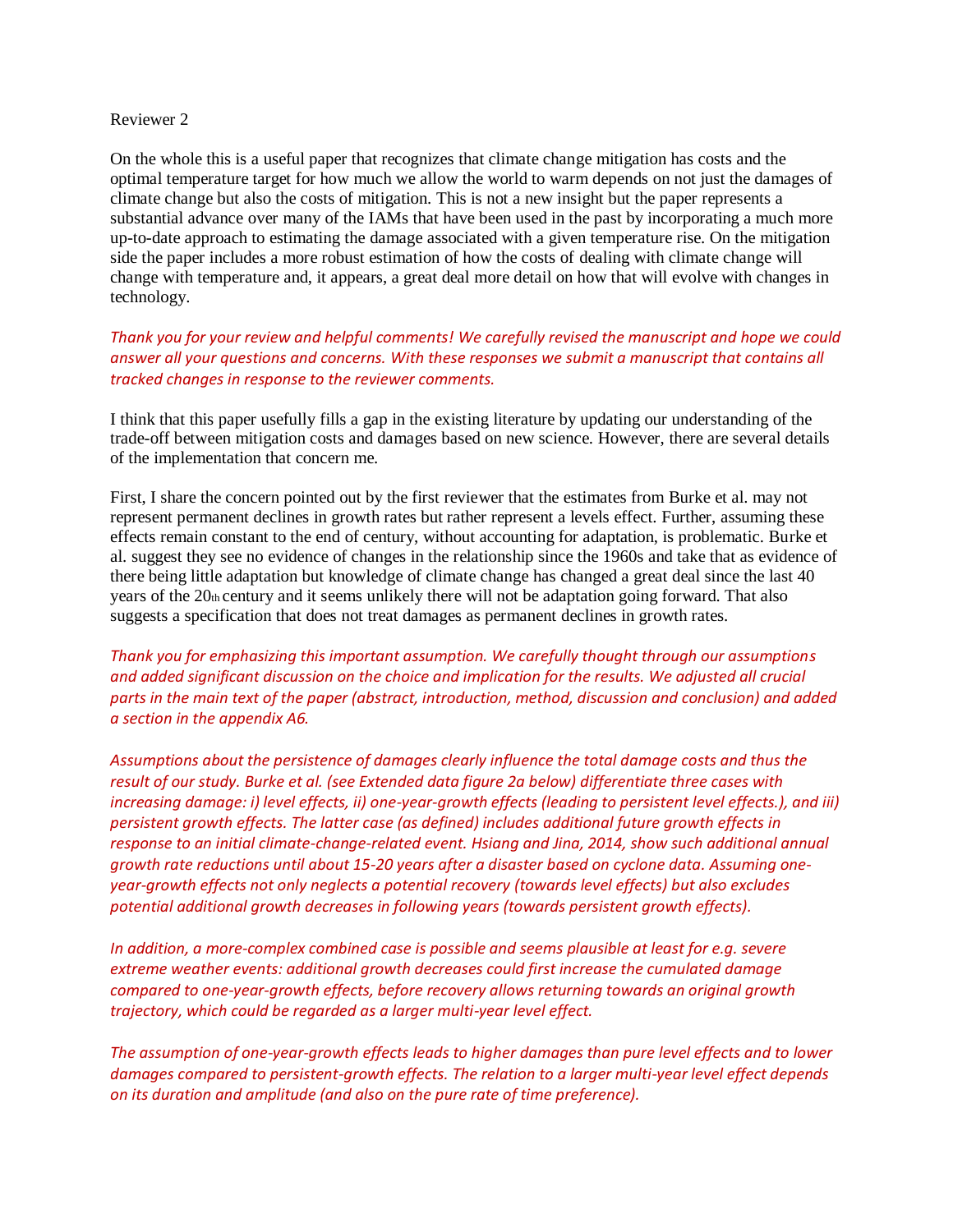

*Trying to consider the full range of possible assumptions of persistence is both valuable and challenging, as we argue below. In the manuscript, we now point to this as one possible next step for further research (which is of course already going on). This would ideally be based on a regression analysis that consistently derives damage estimates for different assumptions of persistence. One way is to increasingly include time lags into the regression analysis (next paragraph). As an alternative, one could assume a functional form of damage decay (e.g. exponential) and scan through different parameter values. Cumulated damages for a range of persistence values could then be combined with mitigation costs.*

*The magnitude and temporal structure of damages is uncertain, specifically when increasing the time horizon to derive insights on the persistence of damages. Burke et al. tried quantifying the latter by including lags in the regression. The resulting regression parameters get increasingly uncertain with more lags and the resulting damage impact is unclear. While for zero lags (=fully persistent damages) Burke's functional assumption of a parabolic (non-linear) response function can be confirmed very well within the uncertainty ranges (95% confidence interval) (see Burke's extended data figure below 2c, top right panel), this changes with the introduction of lags. Specifically for three- and five-year lags (2c, bottom), the median regression results (black) are embedded in broad confidence intervals that allow for all sorts of functional response shapes and magnitudes. The median realization is below the x axis such that if a linear decline of dY/dT is assumed, the corresponding quadratic response function does not have a maximum anymore and also very cold countries would lose from any warming. The limited size of the*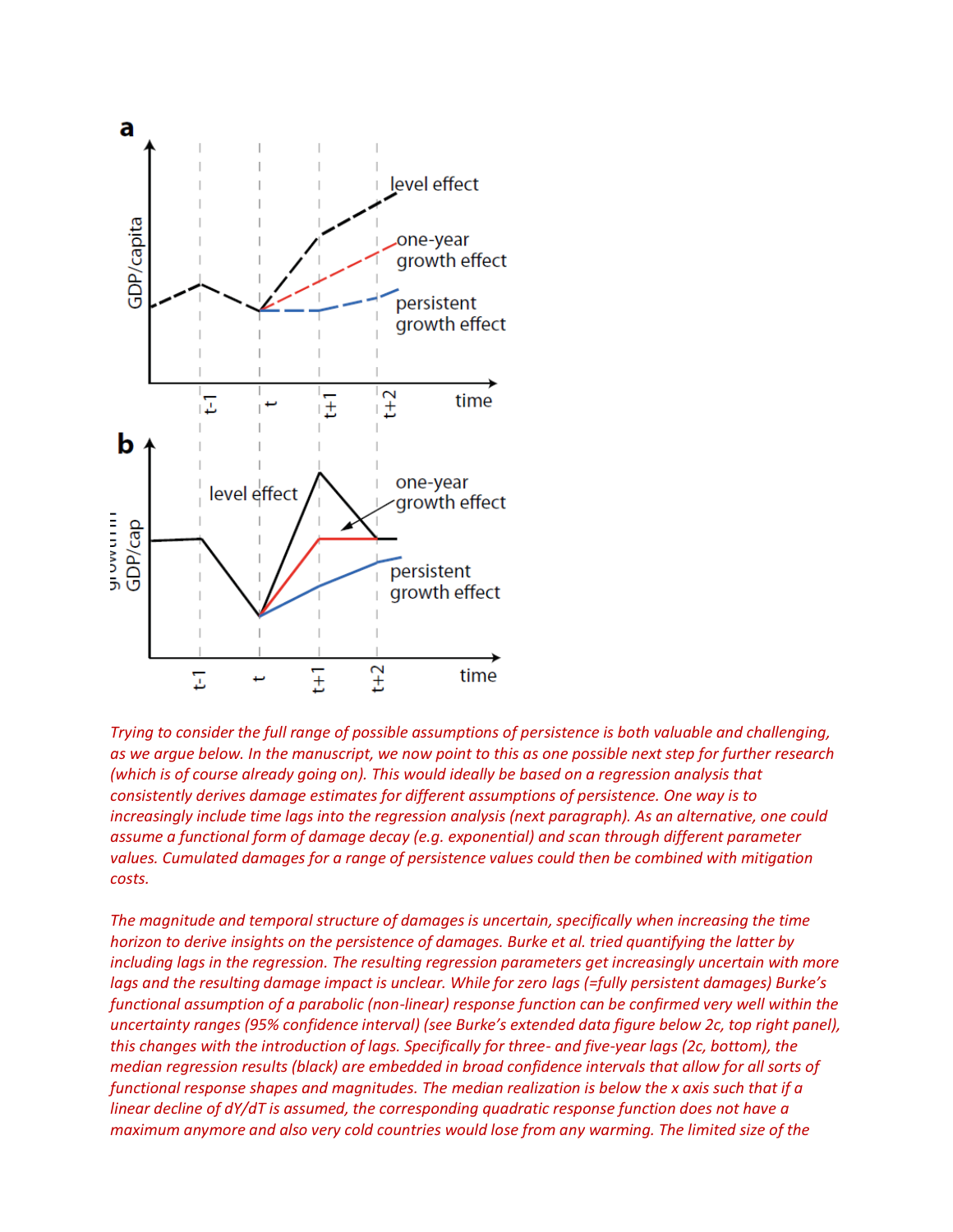*data set (<10000) lets the signal get very weak when introducing additional variables (such as lags). While the cumulated damages (median values) reduce with introducing one lag pointing towards level effects, the impacts significantly increase with more lags. Given this and the increased uncertainty, we regard the lag-analysis (and question of persistence) as inconclusive.*



Newell et al. 2018<sup>2</sup> evaluate the performance of growth and level effect models with respect to the *statistical significance of their results. They conclude that while the best-performing models are those that relate temperature to GDP levels, it cannot be precluded that growth-effect models are superior.*  Burke and Tanutama<sup>3</sup> (working paper) very recently provide additional evidence for growth effects in a *sub-national impact study.*

*To sum up, the question of level vs. growth effects is relevant and open. We argue that a consideration of a range of persistence assumptions would ideally be based on a consistent empirical analysis that varies a persistence parameter. This is beyond the scope of our analysis. Here we assume one-year-growth effects and honestly communicate this important assumption. The effect of this assumption, in terms of how results are impacted cannot yet be answered in terms of magnitude and sign, as there is literature arguing towards both either level effects (which would reduce cumulated damages) or more persistent growth effects (increasing cumulated damages). We regard our focus and contribution as the combination of Burke's default parameterization of damage response (with high regression parameter robustness based on the assumption of one-year-growth effects) with global climate mitigation costs. We emphasize this now in the abstract, the introduction and the discussion and conclusion. Thanks again for inspiring us to deeper thinking and clarification on this issue. We also added this detailed discussion to the appendix.*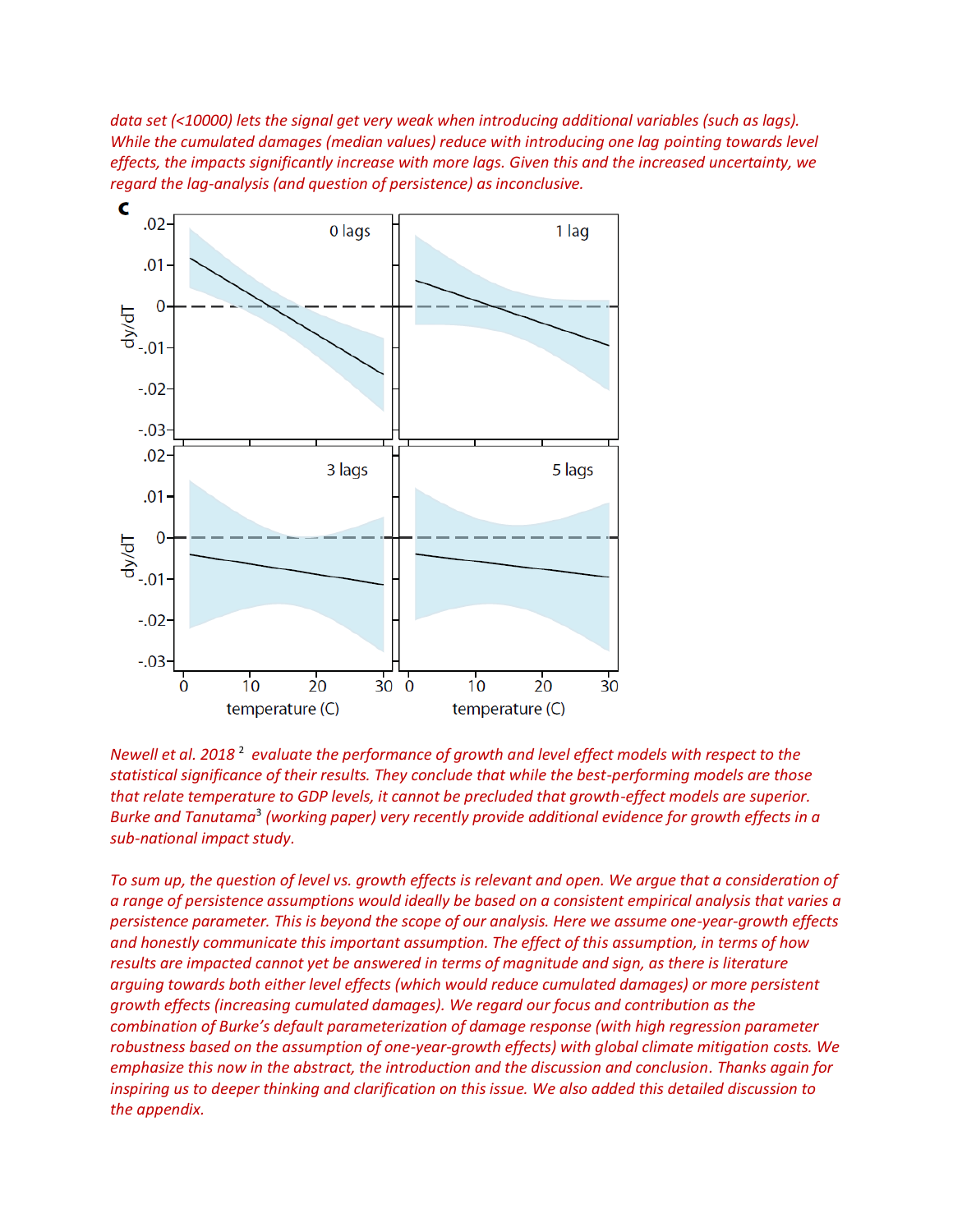Second, I also would like more information about the REMIND model. It is a model of mitigation costs that is unfamiliar to me and the information included in the paper makes it difficult to assess whether it is appropriate.

*Thank you! We added more paragraphs on the REMIND model in the main text and added two sections in the appendix: one on the REMIND model and one on mitigation cost uncertainties. Moreover we cite two main additional references for more detail:*

*[1[\] https://www.iamcdocumentation.eu/index.php/IAMC\\_wiki](https://www.iamcdocumentation.eu/index.php/IAMC_wiki) [2[\] https://papers.ssrn.com/sol3/papers.cfm?abstract\\_id=2697070](https://papers.ssrn.com/sol3/papers.cfm?abstract_id=2697070)*

*In addition, we responded to each of the REMIND model questions that reviewer 1 was posing.*

Third, in the mitigation scenarios the authors assume "harmonized greenhouse gas emissions pricing as of 2020." That seems extremely unlikely to happen at this point. Similarly, while it is not clear when CCS is assumed to be widespread, any assumption that CCS is widespread in the very near future seems equally unrealistic. At the very least I'd like to see how the estimates change if these assumptions are relaxed and the time at which harmonized emissions pricing moves out into the future. I would expect that this increases the mitigation costs and so results in a higher temperature target but there may be offsetting effects (another reason to clarify the details of the REMIND model).

*A "harmonized greenhouse gas emissions pricing as of 2020" is the standard IAM modeling way to incentivize the global transition towards ambitious climate targets (in addition to other policy instruments such as subsidies). This does not imply that the modeling results are not valid if a global scheme does not exist in 2020 or later. Bertram et al., 2015, Nature Climate Change show that also an imperfect policy mix with delayed (until 2030) and fragmented carbon pricing can initiate a similar transformation at comparable mitigation costs.*

*At the same time, we frame our analysis by commenting on this also in the conclusion part: "a lack of political or societal will, partial interest groups and lobbying power, weak institutions, or insufficient international cooperation could hamper or delay a transition such that mitigation costs increase. Our analysis is meant to inform the ongoing international climate negotiations under the assumption that these barriers can be overcome."*

*For all technological aspects of the system transformation in the REMIND model and similar IAMs we refer to two main references that focus on very ambitious 1.5-2°C warming scenarios*9,16 *. The key dependency of mitigation cost (and achievability of warming limits) are assumptions on the availability of CDR (carbon dioxide removal) including BECCS (biomass with CCS). The below figure derived with the REMIND model*<sup>17</sup> *shows the dependence of long term mitigation costs (=cumulated discounted consumption losses 2030-2100) on i) CDR availability (y-axis) and ii) short-term costs (upper x-axis: 2030 carbon pricing). This shows how reaching two temperature targets (left: likely 2°C, right: mean 1.5°C) depends on the availability of CDR and its tradeoff with short-term costs. The feasibility frontier is indicated by the red areas (very high mitigation cost). White spaces show areas beyond achievability. Short-term action (incentivized by high CO2 prices until 2030) can keep targets in reach even if less CDR is achievable in the long term.*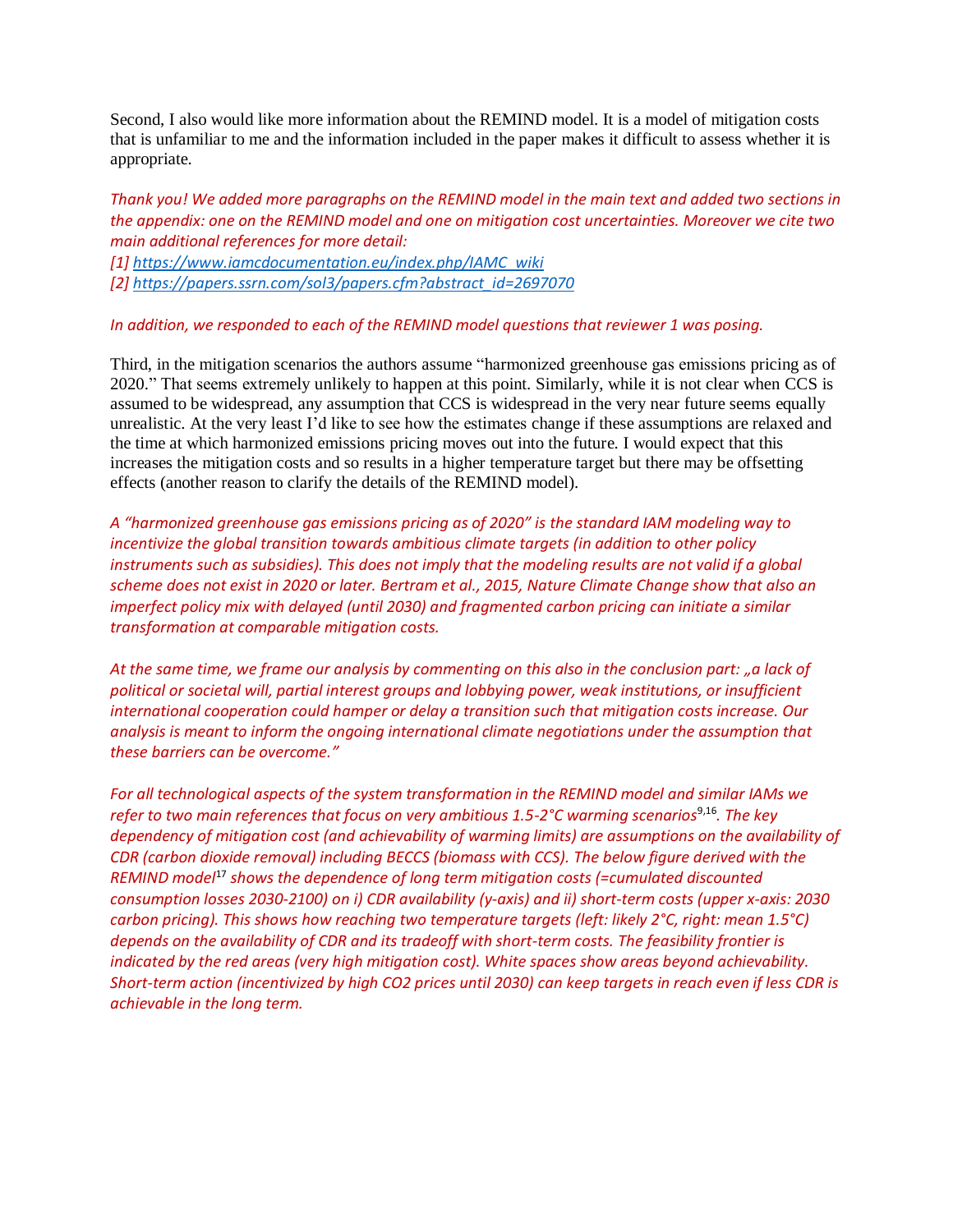





Fourth, I found the aggregation of costs and damages confusing. It seems that it would be better to estimate both costs and damages in the same framework rather than estimating them separately and then trying to aggregate. As the other reviewer points out, using the REMIND temperature pathways in the damage estimation seems the obvious way forward.

*We understand your concern. The reason why we cannot use the same temperature trajectories is that the REMIND model is not coupled with a GCM, but with MAGICC ('Model for the Assessment of Greenhouse Gas Induced Climate Change'). This is a reduced-complexity model that is often used by the IPCC, for key scientific publications, and by a number of Integrated Assessment Models. It calculates temperatures only with annual temporal resolution and for four earth sub-systems: ocean, land, northern and southern hemisphere.*

*The resulting challenge is linking mitigation costs from the REMIND model and damage estimates based on a suite of GCM simulations. We have to find some kind of linking procedure because we rely on using GCMs for two reasons:*

- 1. *Using GCMs we can reflect climate modelling uncertainties via the variety of different approaches used and assumptions made by the different climate modelling teams.*
- *2. Using GCMs allows applying a high spatial resolution to then derive population-weighted temperatures based on spatially highly-resolved (0.5° x 0.5°) dynamic population projections and to then derive country-specific temperature data for each country to then derive country-specific GDP losses.*

*We agree with the reviewer that costs on both sides, mitigation and damages, depend on the temperature trajectories (i.e. on the timing of mitigation and damages). Ideally, we would have an identical set of temperature trajectories for a sufficient number of scenarios (~10) that span the full global warming range. However, running new GCM scenarios for several models is a tremendous effort that does not sufficiently strengthen the key point of this analysis: This study is showing that i) empirical estimates from a new research strand can be and need to be combined with detailed mitigation cost*  estimates (ideally from detailed integrated assessment models like REMIND), and that ii) a partial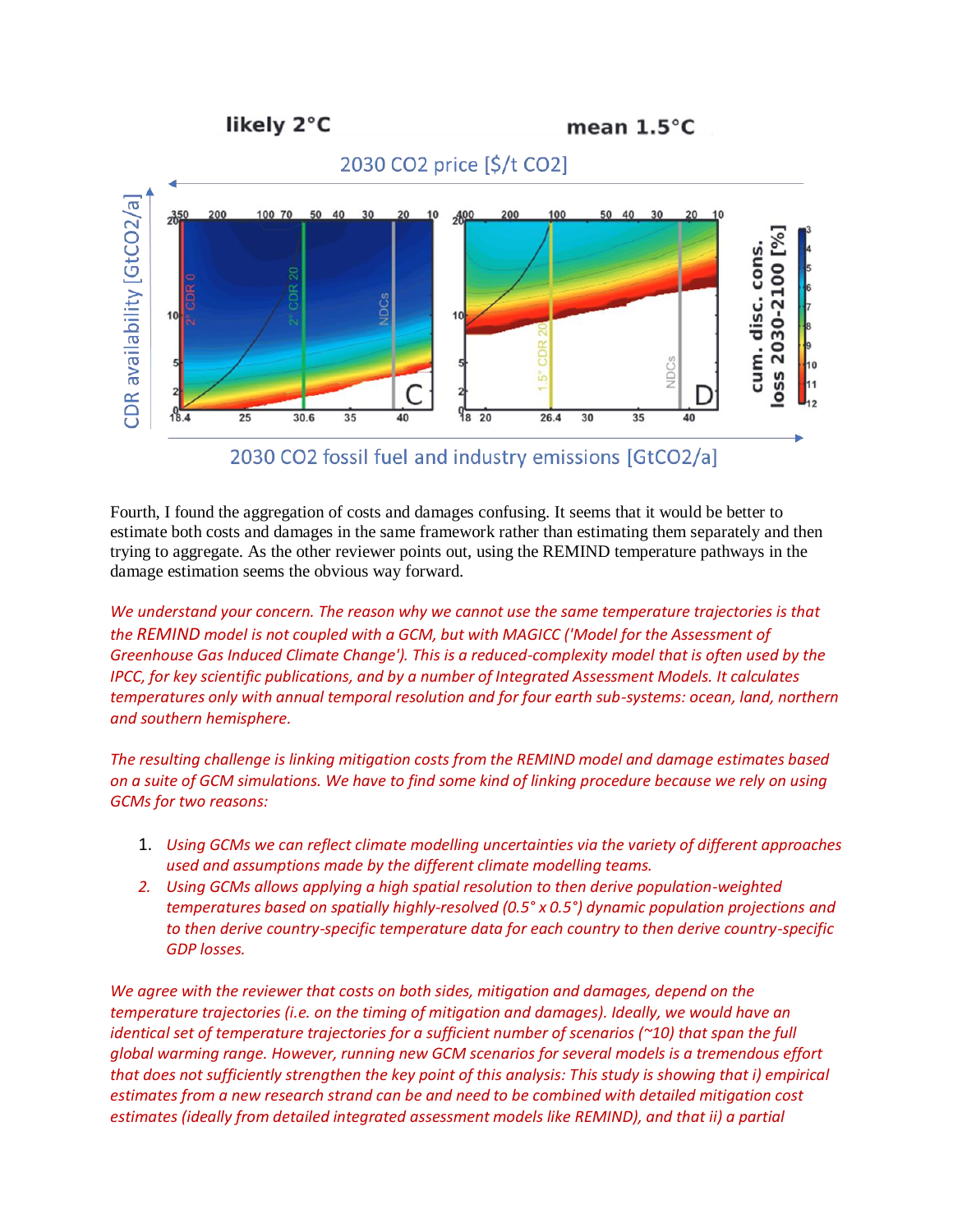*analysis combining empirical damages with one of the best state-of-the-art energy-economy-climate models shows that under assumptions on adaptation and persistence the "optimal" temperature increase is in the range of the Paris agreement for a wide range on normative assumptions on equality and time preference. Given that we could not build our analysis on an identical set of temperature trajectories for both mitigation and damage scenarios, we had to match both sides as described and made sure that their qualitative shape is similar. We had been excluding RCP60 from the analysis before as its emission trajectory is qualitatively different from the other RCPs and the REMIND scenarios.*

Fifth and finally, using a hard threshold to delineate between rich and poor seems fine but this should both be subject to robustness checks – what happens when the threshold is more or less strict? And countries should be allowed to move across the threshold overtime. As the author's point out, accounting for India's growth in the last few decades substantially increases the damage estimates in Burke et al. Despite climate change countries will continue to grow and as they grow richer they may become more adept at dealing with climate change. The estimates should allow for that.

*We agree and have been applying the suggested procedure. We had been stating that there is a fixed separating GDP value . Now we describe in more detail that the countries are newly evaluated against this separating value depending on each year's GDP level, i.e. also countries in transition are moving into a regime, which uses the rich-country specification of the empirical response function.*

*"The separating value is the median per-capita GDP in 2010, i.e. at the end of Burke's historical period. We do not assume that countries remain in the rich or poor category, but their response function is evaluated on the basis of each year's per capita GDP. Poor countries increasingly transition across the per-capita GDP threshold into the regime where the 'rich' specification for the response function is applied." (see supplement A2)*

Minor points:

- There were a number of typos throughout the manuscript. A quick read through should clean most of those up.

## *Thank you! All authors had a fresh read of the paper when revising it and we hope we covered this.*

- I thought the figures 1 and 2 were clear and helpful but figure 3 may not have been necessary.

*We agree and moved it to the appendix. Thank you!*

## **REFERENCES in responses to both reviewers**

- 1. Hsiang, S. & Jina, A. *The Causal Effect of Environmental Catastrophe on Long-Run Economic Growth: Evidence From 6,700 Cyclones*. (National Bureau of Economic Research, 2014). doi:10.3386/w20352
- 2. Newell, R. G., Prest, B. C. & Sexton, S. E. The GDP-Temperature Relationship: Implications for Climate Change Damages. 63 (2018).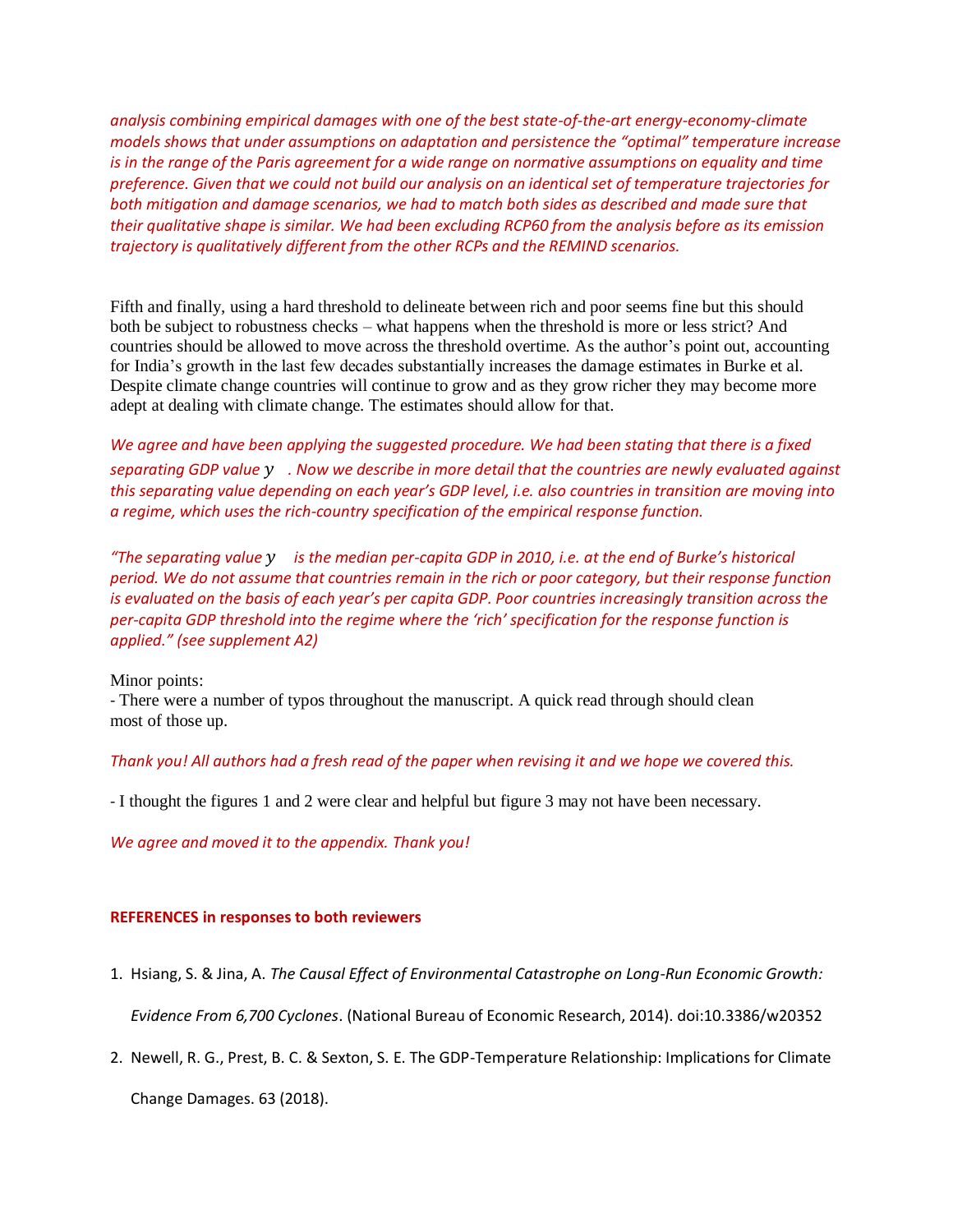- 3. Burke, M. & Tanutama, V. *Climatic Constraints on Aggregate Economic Output*. (National Bureau of Economic Research, 2019). doi:10.3386/w25779
- 4. Moore, F. C. & Diaz, D. B. Temperature impacts on economic growth warrant stringent mitigation policy. *Nature Climate Change* **5**, 127–131 (2015).
- 5. Dell, M., Jones, B. F. & Olken, B. A. Temperature Shocks and Economic Growth: Evidence from the Last Half Century. *American Economic Journal: Macroeconomics* **4**, 66–95 (2012).
- 6. Negishi, T. *General equilibrium theory and international trade*. (North-Holland Publishing Company Amsterdam, London, 1972).
- 7. Leimbach, Schultes, Baumstark, Luderer & Giannousakis. Solution algorithms of large‐scale Integrated Assessment models on climate change. *Annals of Operations Research* (2016).
- 8. Gillingham, K. *et al.* Modeling Uncertainty in Integrated Assessment of Climate Change: A Multimodel Comparison. *Journal of the Association of Environmental and Resource Economists* **5**, 791–826 (2018).
- 9. Allen, M. *et al. Summary for Policymakers. In: Global Warming of 1.5 °C an IPCC special report*. (IPCC, 2018).
- 10. IPCC. *Climate change 2014: mitigation of climate change : Working Group III contribution to the Fifth assessment report of the Intergovernmental Panel on Climate Change*. (Cambridge University Press, 2014).
- 11. Kriegler, E. *et al.* Diagnostic indicators for integrated assessment models of climate policy. *Technological Forecasting and Social Change* **90, Part A**, 45–61 (2015).
- 12. Bastien-Olvera, B. A. Business-as-usual redefined: Energy systems under climate-damaged economies warrant review of nationally determined contributions. *Energy* **170**, 862–868 (2019).
- 13. Woodard, D. L., Davis, S. J. & Randerson, J. T. Economic carbon cycle feedbacks may offset additional warming from natural feedbacks. *Proceedings of the National Academy of Sciences* **116**, 759–764 (2019).